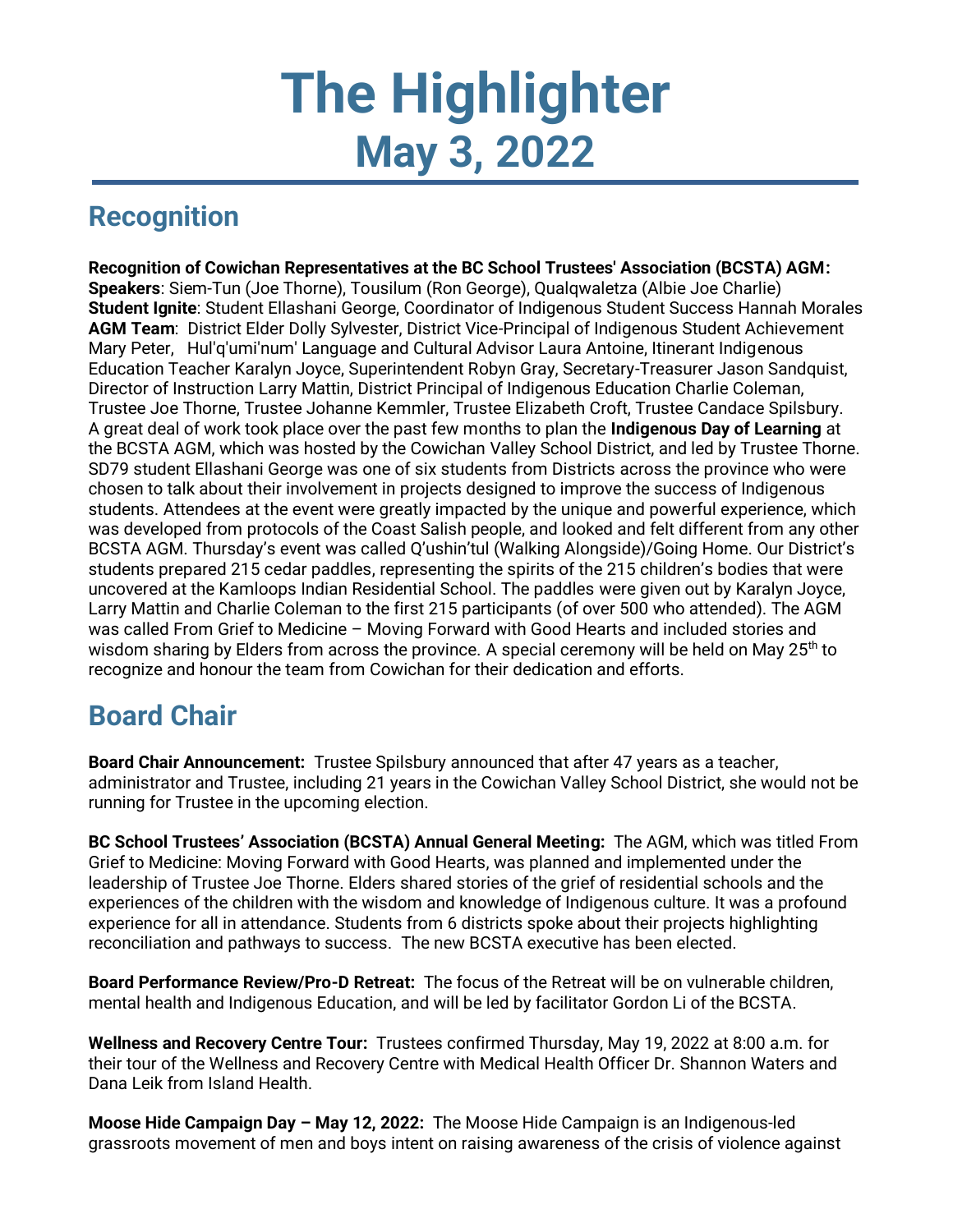Indigenous women and children. Wearing the moose hide pin shows the wearer's commitment to honour, respect and protect the women and children in their life. Moose Hide Campaign Day is when all Canadians are called to join together to take a stand to end the violence. For further information or to order pins, see https://moosehidecampaign.ca.

**National Day of Awareness for Missing and Murdered Indigenous Women, Girls and Two-Spirit People (MMIWG2S), also known as Red Dress Day – May 5, 2022:** A local event is being organized by Warmland's Women's Support Services Society, which provides services and support for victims of domestic and sexual violence.

**Pride Flag:** The Board passed a motion requesting that the Pride flag be flown at the School Board Office from May 31, 2022 to the end of June 2022 to symbolize its support of diversity and inclusion.

## **Education**

**Personnel Update:** Several changes have been made to Principal/Vice-Principal assignments for the upcoming school year. These changes were communicated to schools and District staff on April 20. Congratulations to Claire Whitney, the successful candidate for the Secondary Principal posting, and to Kim Darbyshire, the new District Vice-Principal of Inclusive Learning.

**District Scholarship Update:** This year the District received 83 District Scholarships, each valued at \$1,250, to be shared between its four high schools and CVOLC/The Grove. Students are judged on achievement in and commitment to an area of non-academic study, involvement in community/extracurricular activities and citizenship, and their overall ability to prepare and perform a presentation. The dates, times, locations and methods of presentation were reviewed for each of the schools.

**Frances Kelsey Secondary Academies:** The Board approved establishing a Trails Outdoor Academy, Fine Arts Academy, Computer Studies Academy and Soccer Academy, and the re-establishing of a Hockey Academy effective September 2022.

**Out of School Care:** The Board passed motions to continue the Out-of-School Care program at Bench Elementary, and to expand the number of Out-of-School programs within other elementary schools for next year.

#### **Superintendent's Update:**

#### **Acknowledgements**:

- The Human Resources team was recognized for its work to implement innovative initiatives to simplify processes and increase efficiencies, including a new electronic posting system and activating a new teaching staffing process.
- School, Operations and Transportation staff were recognized for their work and efforts to provide exceptional year-end activities including celebrations, field trips and other large scale community events.

Surveys/Assessments: The Student Learning Survey, an annual province-wide census of Grade 4, 7, 10 and 12 students, their parents and staff in public schools, closed on April 29. The survey's questions included topics related to health and wellness, sense of belonging and feelings of safety.

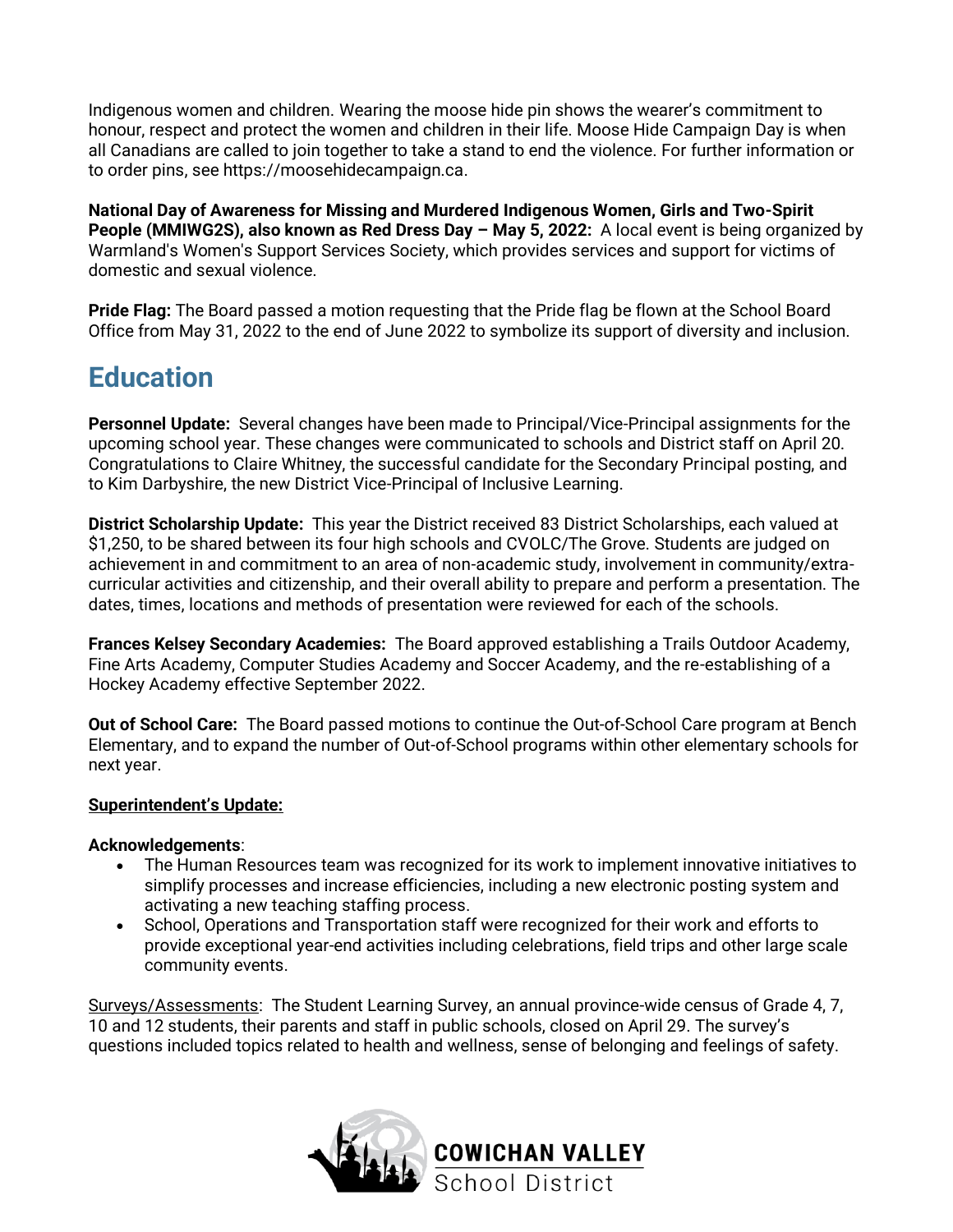Provincial Assessments: Grade 10 Numeracy and Literacy Assessments and Grade 12 Literacy Assessments took place last week.

District Assessments: While the District is looking at revising its assessments, some schools may continue to use the assessments that occurred in the fall, such as DART and Early Screener, to inform their instruction and school plans.

Ready, Set, Learn: These community-based events will be held at parks throughout the Cowichan Valley during May and will be facilitated by our StrongStart educators. Advertising will be provided by Learning Links once the dates and locations have been confirmed.

Ready, Set, Go: Each year a team of Kindergarten teachers work collaboratively to design developmentally-appropriate events that create an atmosphere of welcome to our schools. The team has designed a story walk for this year's events.

Catalyst Update:

- The video entries for the recent drama challenge were judged by senior drama students at Frances Kelsey. Medals will be distributed to the winners for their hard work and creativity. Grade 4/5: 1st - Ecole Cobble Hill; 2nd - Ecole Cobble Hill; 3rd - Khowhemun Grade 6/7: 1st - Ecole Cobble Hill; 2nd - Maple Bay; 3rd - Khowhemun.
- Catalyst is working with Careers to have schools build birdhouses. Catalyst teachers are supporting teachers with the builds by using Careers resources.
- Catalyst also continues to share monthly outdoor education and primary Stem challenges to help support teachers to embed learning enhancement in their classrooms.

Careers Department Updates:

- Robotics Skills Competition Congratulations to Frances Kelsey Secondary teacher Josh Page and students Tyler Bosence, Christopher Mary and Ethan Barnett who advanced to the Provincial competition, where they placed fifth.
- Culinary Skills Competition Regional competitions were held at VIU Cowichan for postsecondary (dual credit) and secondary students. Congratulations to SD79 dual-credit students Jennifer Senkpiel (1st place), Michael Brimbombe (2nd) and Oscar Marchant (3rd), and secondary students Ethan Mellings (2nd) and Bree Smith and Phillipe Chen (3rd).
- Women in Trades Event On April 21 a bus load of students travelled to Camosun to attend this super event which sparked interest in the trades for many young women.

Cowichan Secondary Replacement Site: An aerial view of the site was shared in which the footprint of the new school could be seen.

Decolonizing Instruction Learning Series with Maribel Valdez Gonzales: Over 40 leaders from across the District attended the first two learning sessions in the four-session series. The final sessions will take place on May 9 and May 25.

Crofton Elementary: On April 20 Grade 5 and 6 students from Alex Hall's and Cassie Ward's classes showcased their school projects on invisible disabilities. Students selected and researched an invisible disability and then presented their projects in the gym for parents to view.

Discovery Elementary: The school recently purchased a new kiln. During the April 27 PLC staff were trained to use the kiln so they can bring pottery into all the classes.

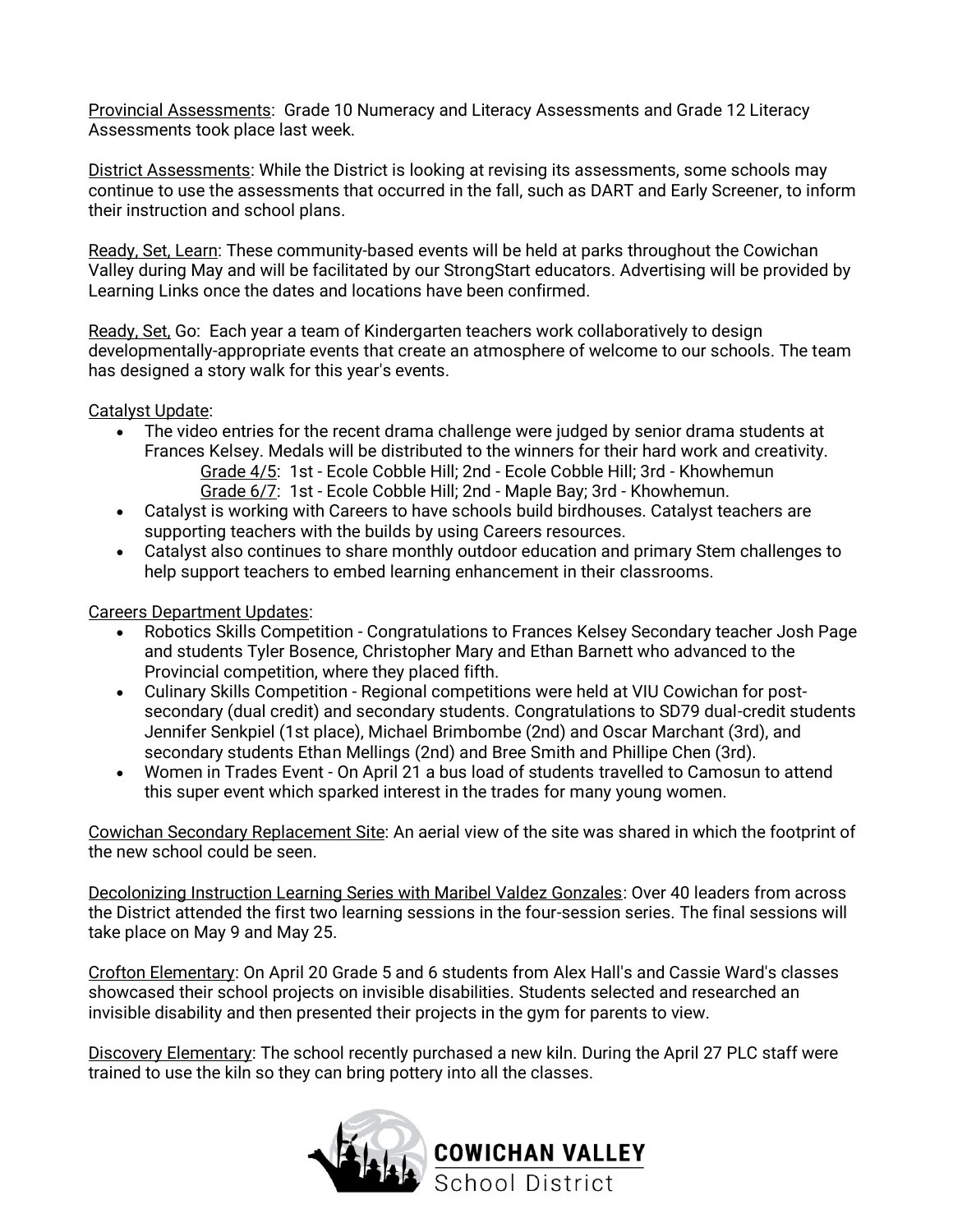Mill Bay Nature School: Head Learner/Principal Kim Ondrik, Arianna Augustine and Tousilum collaborated on the imaginings and writing for a \$20,000 Telus StoryHive Grant, which they were successful in receiving. The project, titled "10,000 Beads: One Strand Connecting Time and People" will document the struggle of largely non-Indigenous students, staff and families as they strive to understand and reconcile the local history of colonization and residential schools. The project strives to inspire deep change with the goal of reaching beyond the school community, across the valley, the island and the province, connecting 10,000 lives.

\$80,000 Language Technology Program Grant: Cowichan Tribes in partnership with the District has been approved for funding to support language revitalization using technology. During the 12-month program recordings of 500 words and phrases in Hul'q'umi'num' will be uploaded to the First Voices Portal. The District will work with Cowichan Tribes to outline what content (classes and courses) the platform would deliver, as well as overseeing the project. All resources will be shared with First Voices, Cowichan Tribes, and Cowichan Valley School District.

Mental Health Week: May 2-8, 2022 is the Canadian Mental Health Association (CMHA) Mental Health Week. Yesterday the Health and Wellness Coordinator sent links related to mental health from CMHA and LifeSpeak to District staff.

Deeper Learning Dozen: A team of educators, Principals and Directors from the District are joining representatives from eight districts across the USA and three other districts from BC at the Deeper Learning Dozen convening #12 in Abbotsford this week.

Non-Instructional/Pro-D Day: On May 6 the Superintendent will welcome CUPE members to the Pro-D session at Quamichan School. It's the first time in two years the event will have been held in person. Principals and Vice-Principals will attend a session on Indigenous Ways of Knowing lead by a representative from the First Nations Educational Steering Committee (FNESC). An example of the learning opportunities taking place at school sites that day includes Alex Aitken, where teachers will focus on Tier 1 reading instruction and Tier 2-3 reading intervention.

### **Business**

**2022-2023 Annual Budget:** The Board has been actively engaged in the budget process for the past 2 1/2 months. The process began with an enrolment estimate and has gone through a significant amount of public consultation, meetings with partners, rights holders, a survey, and a public meeting. Thank you to the Board for the time they devoted to the project, the senior team who met and worked on the proposals for the Board under the Board's direction, the public and partners who provided their input, and the finance team for getting documents, and estimates created.

Revenues are down by \$4.4M from the amended budget, the majority of which is due to the way we report capital and site works. Expenditures saw a small increase to teaching staff due to increased enrolment. The Board provided operating funding to ensure the continuation of grant-funded mental health supports. The budget contains increased funding for assessments, funding to maintain a successful literacy initiative at Khowhemun and Alexander that was previously funded through provincial and federal COVID grants, and created an Early Years Manager to help guide the District as that mandate expands. The budget includes a technology dashboard that will offer better analysis and communication of student data, and provides funding to revise the District's website to improve